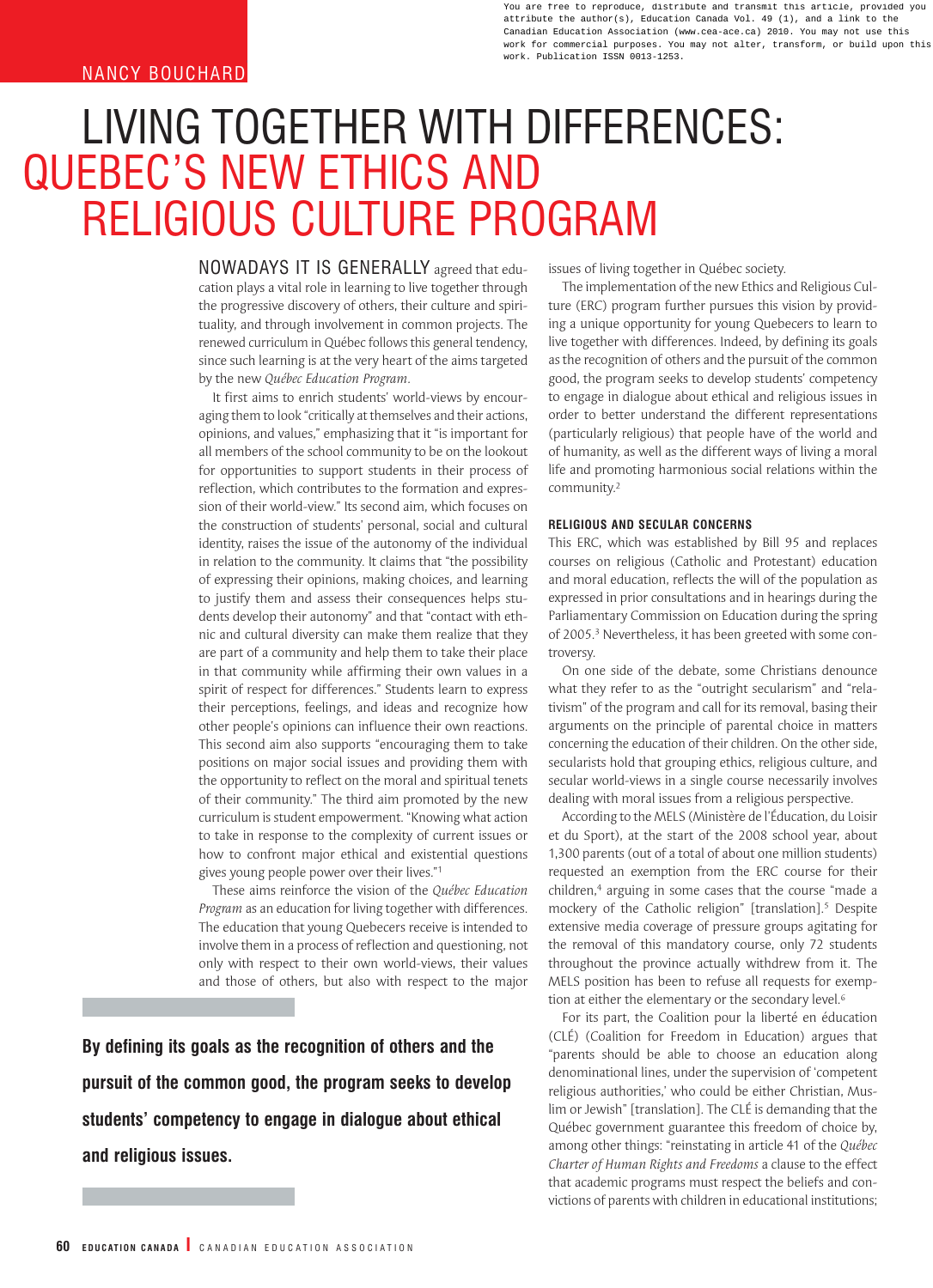EN BREF **Le nouveau programme d'éthique et de culture religieuse (ÉCR) du Québec vise à développer chez les élèves la capacité de s'engager dans un dialogue portant sur des questions éthiques et religieuses afin de mieux comprendre les différentes représentations du monde et de l'humanité, ainsi que les différentes façons de vivre moralement et de favoriser des relations sociales harmonieuses dans la collectivité. Ses partisans soutiennent que l'étude de l'éthique et des perspectives du monde se complètent et s'informent mutuellement. Mais le programme attire les foudres des milieux chrétiens et laïcs. Certains Chrétiens dénoncent sa « laïcité » et son « re**lativisme » et exigent son retrait ; alors que selon des laïcs, comme l'éthique, la culture religieuse **et les perspectives laïques sont regroupées dans un seul cours, les questions morales seront nécessairement traitées selon une perspective religieuse.**

William **THE PARTIES** 

adding article 41 to the list of articles for which no derogation can be obtained, by virtue of article 52 of the Charter; modifying Bill 95 in order to give back to parents their freedom to choose between moral and religious instruction for their children in school, in line with their beliefs and convictions …"[translation]7

Among those Christians who oppose the ERC course is Cardinal Marc Ouellet who, during the debates on reasonable accommodations in the fall of 2007 (Bouchard-Taylor Commission) and more recently in an article in *Vita e Pensiero*, firmly expressed his objections: "It would be extremely naïve to believe that a cultural approach to the teaching of religions will produce new little Quebecers who are pluralists, experts in inter-religious relations and impartially critical towards all beliefs. The least that can be said is that the thirst for spiritual values will hardly be quenched and the tyranny of relativism will render the transmission of our religious heritage even more difficult.…This law does not serve the common good and its imposition will be perceived as a violation of citizens' religious liberties. It would be unreasonable to retain it as it was originally decreed, because it would lead to a strict secular legalism that would exclude religion from the public sphere" [translation].8

On the other hand, the Assembly of Québec Catholic Bishops (AQCB) is *not* opposed to the ERC course. In a letter to the Minister of Education, March 11, 2008, the AQCB "acknowledges there are many considerable advantages in the Ethics and Religious Culture (ERC) program," but at the same time insists that there are "a certain number of limitations and difficulties that are quite inherent in the nature of the ERC program. However, we feel that some of these can be avoided."9

Both Loyola High School in Montreal and a couple from Drummondville (a municipality in Central Québec) have challenged Bill 95 in court. When these judgments come down, they will constitute an interesting test of legality. They may either confirm the course's legitimacy, require the MELS to readjust the program to respond to new requirements that could emerge, or invalidate it. Whatever the result, a return to the old regime of opting between denominational (Catholic or Protestant) instruction and moral instruction is highly unlikely, since this system of options infringed upon the right to equality<sup>10</sup> and also because a large majority of Quebecers do not want public schools to dispense religious instruction. If we accept the results of the Léger Marketing survey published in the daily newspaper *Le Devoir* on September 16, 2008, only 16 percent of Quebecers are in favour of religious instruction in schools.11

While those who support a return to denominational schooling denounce the stand taken in favour of strict secularism, secular groups oppose the ERC course because